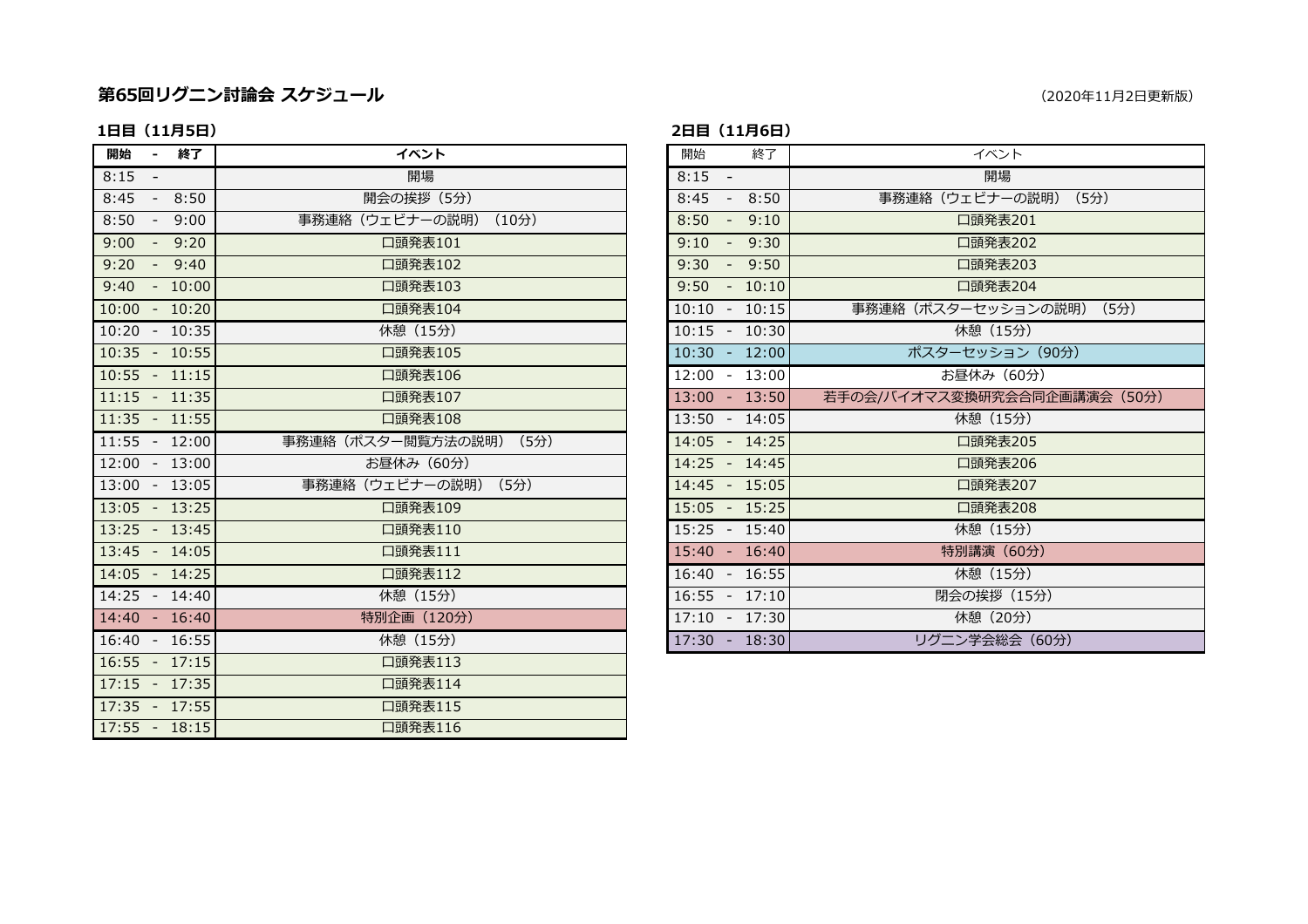# 第65回リグニン討論会 プログラム

## 第一日目 11 月5日(木)

開 場 8:15

### 開会の挨拶 8:45~8:50

事務連絡 8:50~9:00 (ウェビナーの操作説明)

#### **口頭発表 9:00~10:20 【座長:川合伸也 (東京農工大学)】**

- 101 キシラン側鎖糖転移酵素遺伝子の発現を変化させた形質転換イネにおける 細胞壁成分の変化 (京大院農) 長谷川智彦、 (京大生存研) 宮本託志、山村正臣、 (京大院農) 中沢威人、本田与一、(京大生存研·京大生存基盤展開) 梅澤俊明、 (京大院農) ○坂本正弘 102 イネ科植物におけるフェルラ酸エステルの生合成に関与するアルデヒドデヒドロゲナ ーゼ遺伝子の探索
	- (京大生存研)○山本千莉、飛松裕基、Pui Ying Lam、武田ゆり、 (徳島大生物資源産業) 刑部祐里子、刑部敬史、 (米国ワシントン州立大) Laura E. Bartley、(京大生存研・京大生存基盤展開) 梅澤俊明
- 103 Distinct alterations of lignin biosynthesis in genome-edited rice mutants deficient in two *4- COUMARATE: COENZYME A LIGASE* genes (RISH, Kyoto U.; Al-Azhar U., Egypt) Osama A. Afifi, (RISH, Kyoto U.) Yuki Tobimatsu, Pui Ying Lam, (RISH, Kyoto U.; LIPI, Indonesia) Andri F. Martin, (RISH, Kyoto U.) Takuji Miyamoto, (Fac. Biosci. Bioeng.Tokushima U.) Yuriko Osakabe, Keishi Osakabe, (RISH, Kyoto U.;RUDGS, Kyoto U.) Toshiaki Umezawa
- 104 Nitrogen deficiency leads to altered cell wall composition in *Sorghum bicolor* (Grad. Sch. Agric., Kyoto U.) OReza Ramdan Rivai, (RISH, Kyoto U.) Takuji Miyamoto, (Grad. Sch. Agric., Kyoto U.) Tatsuya Awano, (RISH, Kyoto U.) Rie Takada, Yuki Tobimatsu, (RISH, Kyoto U.;RUDGS, Kyoto U.) Toshiaki Umezawa, (Grad. Sch. Agric., Kyoto U.) Masaru Kobayashi

休憩 10:20~10:35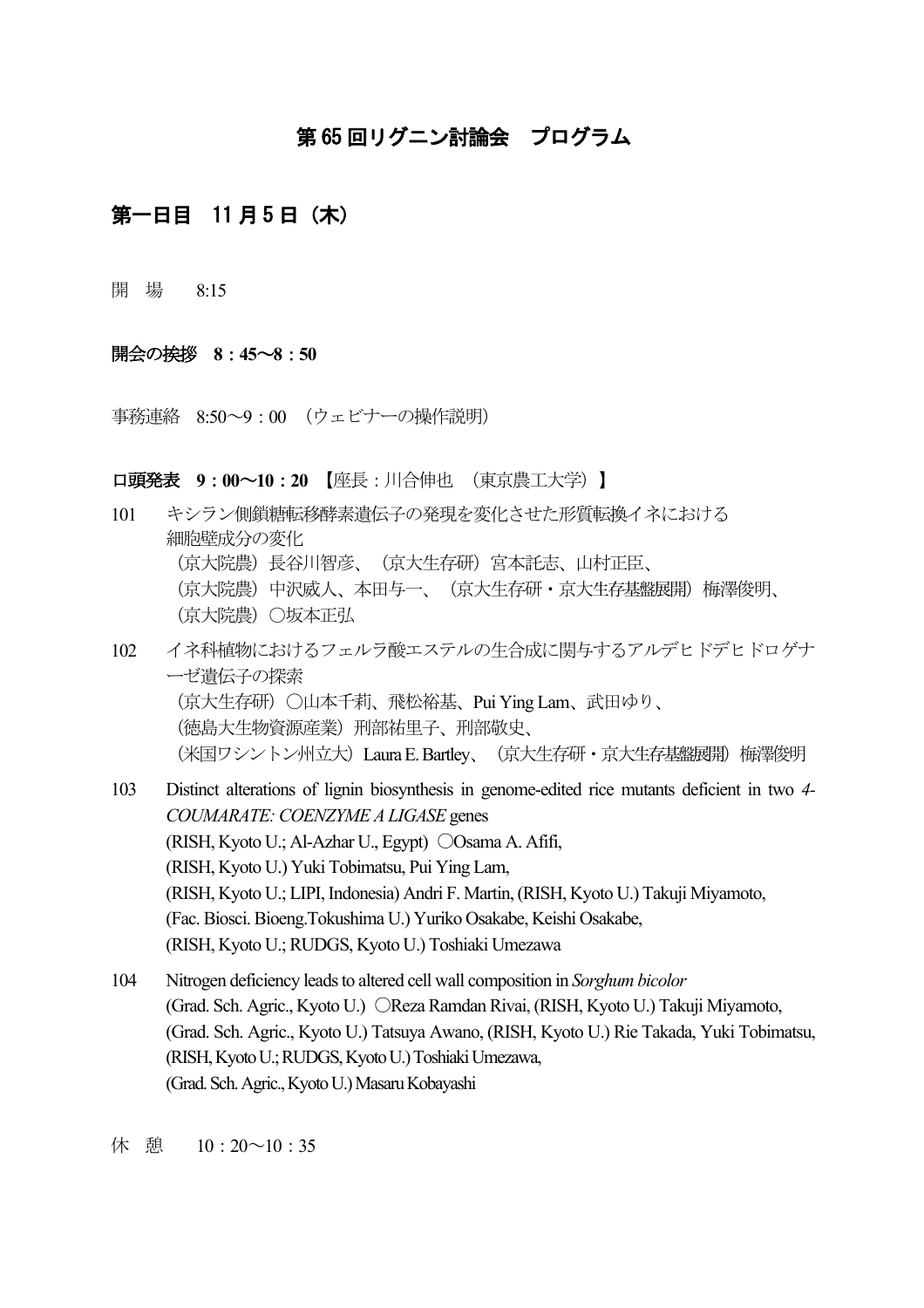**口頭発表 10:35∼11:55 【座長:幸田圭一(北海道大学)】** 

- 105 ラッカーゼ用いたモノリグノールの脱水素重合 (富山県大工)○岸本崇生、檜山歩、占部大介
- 106 Characterization of bamboo (*Phyllostachys nigra*) cell suspension culture lignin by HSQC-NMR analysis (IAESREC, Grad. Sch. Energy Sci., Kyoto U.) Chen Qu, (Grad. Sch. Comp. Sci. Res., Pref. U. Hiroshima) Shinjiro Ogita, (Fac. Eng., Toyama Pref. U.) Takao Kishimoto
- 107 モデル化合物を用いた酵素的脱水素重合における ベンジルエーテル型リグニン炭水 化物複合体(LCC)の挙動解析 (名大院生命農) ○清水公暁、松下泰幸、青木弾、福島和彦
- 108 同位体標識法によるリグニンフェノール性末端からの伸長反応の解析 (名大院生命農)○高木杏華、松下泰幸、青木弾、福島和彦
- 事務連絡 11:55~12:00 (ポスター閲覧方法の説明)
- お昼休み 12:00~13:00
- 事務連絡 13:00~13:05 (ウェビナーの操作説明)

#### **口頭発表 13:05∼14:25 【座長:中川明子(筑波大学)】**

- 109 酸性下におけるベンジルカチオン構造の生成速度に溶媒が及ぼす影響 (東大院農) 〇平田壮輝、伊藤宏昭、 (森林総研) 秋山拓也、 (東大院農)横山朝哉、松本雄二
- 110 アルカリ蒸解条件下におけるリグニンの縮合反応の定量 −アポシノールとクレオソールの反応− (東大院農)○小松聡浩、横山朝哉
- 111 Difference in the *β-O-*4 Bond Cleavage of C<sub>6</sub>-C<sub>2</sub>-Type Non-Phenolic Lignin Model Compounds between Acidolyses using HBr, HCl, and H<sub>2SO4</sub> (Dept. Biomater. Sci., U. Tokyo) Qiaoqiao Ye, Tomoya Yokoyama
- 112 新規メディエーター: (promazine hydrochloride) によるリグニンの電解酸化 (京大院農) ○謝冰、 (京大生存研) 飛松裕基、 (京大院農) 寺本 好邦、高野 俊幸
- 休 憩 14 : 25 ~ 14 : 40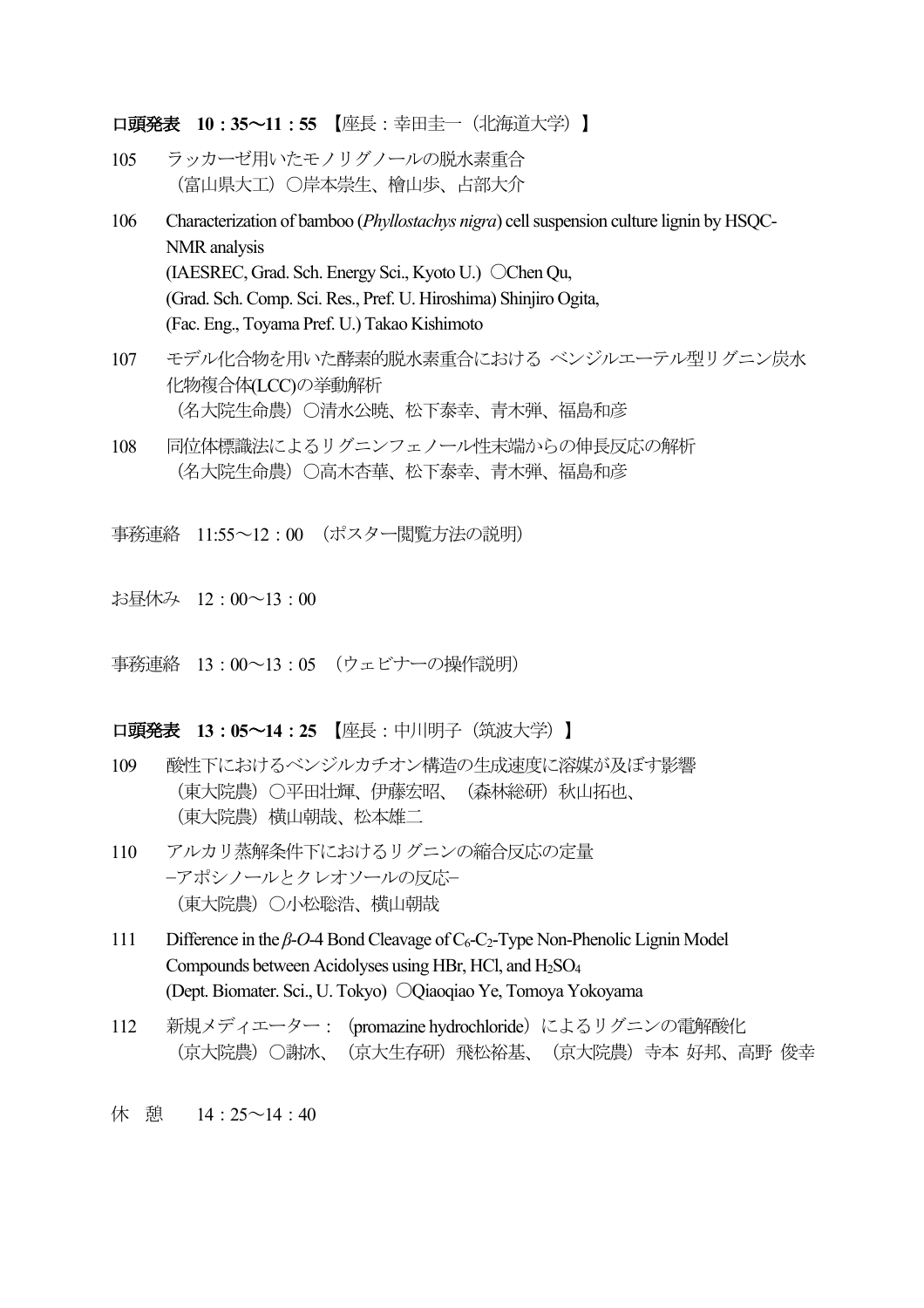### 特別企画 「リグニンの真の姿に迫る」 14:40~16:40

司会:福島和彦、講演及びパネル討論:飛松裕基 (京都大学)、秋山拓也 (森林総研)、 松下泰幸 (名古屋大学)、コメンテーター:構山朝哉 (東京大学)

休憩 16:40~16:55

**口頭発表 16:55∼18:15 【座長:山田竜彦(森林研究・整備機構)】** 

- 113 タケアルカリリグニン分解物のα-グルコシダーゼ阻害活性 (九大生資環)〇林純也、廣島将大、(九大院農)清水邦義、藤田弘毅、堤祐司
- 114 モノフェノール含浸·希哲酸水熱処理によるスギリグニンの回収 (三重大院生物資源) ○岡村翔、野中寛
- 115 リグニン系ゲル雷解質の調製 (北大院農)〇平良尚梧、 (北大農) 本多史弥、 (北大院農) 重冨顕吾、浦木康光
- 116 Electric double layer capacitor assembly with mainly lignin-based materials (Grad. Sch. Agric., Hokkaido U.) ONutthira Pakkang, Shogo Taira, (Res. Fac. Agric., Hokkaido U.) Keiichi Koda, Kengo Shigetomi, Yasumitsu Uraki

## 第二日目 11月6日(金)

#### ȭ Í **8:15**

事務連絡 8:45~8:50 (ウェビナーの操作説明)

□頭発表 8:50∼10:10 【座長:森智夫 (静岡大学)】

- 201 Ceriporiopsis subvermispora とヒラタケの間における gat1 および pex1 の単独遺伝子変 異がリグニン分解系に及ぼす影響の比較解析 (京大院農)○中沢威人、井上智香子、森本亮太、徐海博、坂本正弘、本田与一
- 202 Sphingobium sp. SYK-6 株における 5-ホルミルフェルラ酸代謝系遺伝子の同定と機能解析 (長岡技大生物)○川添充、樋口雄大、高橋健司、 (森林総研) 菱山正二郎、 (長岡技大生物) 上村直史、政井英司
- 203 フェルラ酸代謝制御系を利用したリグニン由来芳香族化合物センサー (長岡技大生物) ○白濱里帆、室佳史乃、上村直史、政井英司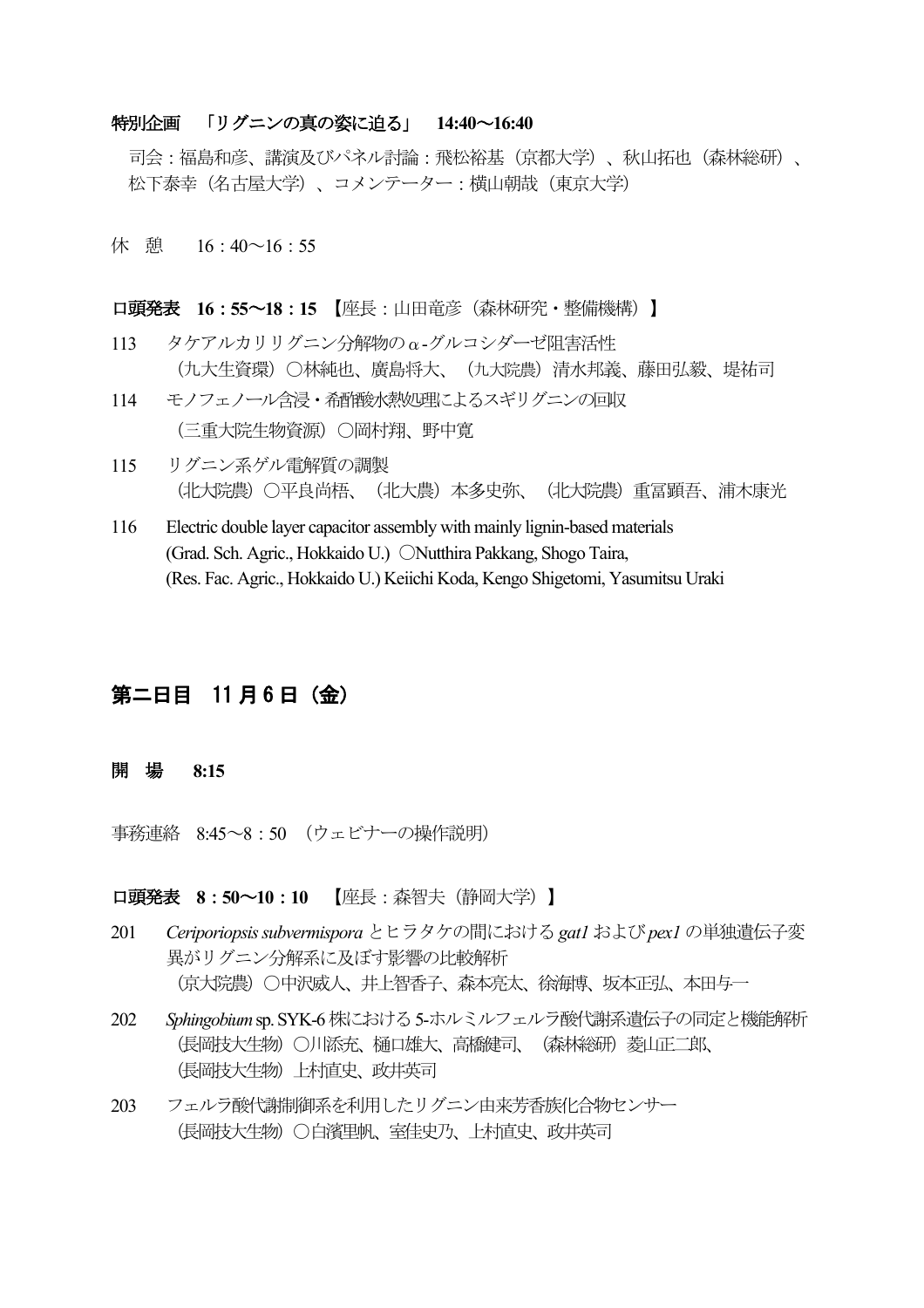204 白色腐朽材を対象としたリグニンの定量 (北大院農学院) 〇冨山脩太朗、 (北大院農学研究院) 幸田圭一、玉井裕

事務連絡 10:10~10:15 (ポスターセッションの説明)

休憩  $10:15 \sim 10:30$ 

ポスターセッション 10:30~12:00

お昼休み 12:00~13:00

#### リグニン学会若手の会・日本木材学会バイオマス変換研究会 合同講演会

13:00~13:50 【座長:亀井一郎 (宮崎大学)】

宮崎大学農学部 津山 濯 助教 「木化組織におけるリグニン前駆物質の輸送メカニズム」

休憩 13:50~14:05

#### 口頭発表 14:05~15:25 【座長:松下泰幸(名古屋大学)】

- 205 テトラブチルアンモニウムヒドロキシド中でのグアイアシルリグニンの Op 酸化にお ける β-0-4 ユニットからのバニリン生成促進機構 (京府大院生環) 〇細谷降史、山本康平、宮藤久士、 (森林総研) 山田竜彦
- 流通式反応器中でのスギ摩砕リグニンのガス化におけるタール、コーク、ススの生成経路 206 (京大院エネ科) チミン・ジン、南英治、 〇河本晴雄
- 207 グリコール改質リグニンを用いた新規ノボラック樹脂成形材料の物性特性(2) (森林総研) 〇大橋康典、髙田依里、 (大阪産技研) 木村肇、米川盛生、大塚恵子、 (森林総研) ネー ティティ、高橋史帆、山田竜彦
- 木材のょブタノール添加濃硫酸加水分解により得られるリグニンの解析 208 (三重大生物資源) 後藤知博、 (三重大院生物資源) 〇野中寛

休憩 15:25~15:40

#### 特別講演 15:40~16:40 【座長:梅澤俊明 (京都大学生存圏研究所) 】

香川大学農学部 片山 健至 特命教授

「樹木の芳香族成分の有機化学的研究 ––リグニンの生分解、リグナン類の生合成と 立体化学、スベリン芳香族部分の構造、および熱帯産樹木の生物活性成分―」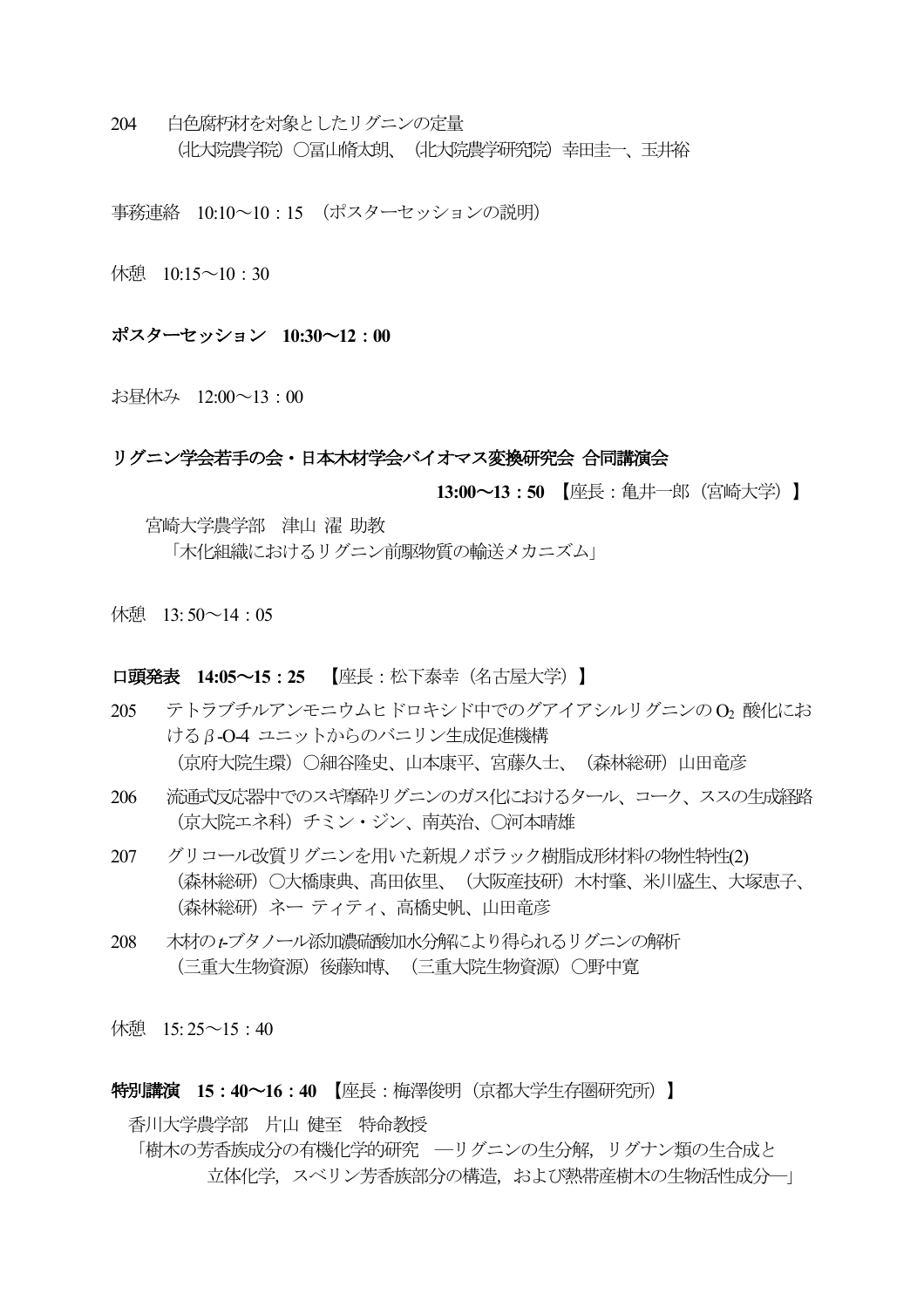休憩 16:40~16:55

### 閉会の挨拶 16:55~17:10

休憩 17:10~17:30

リグニン学会年次総会 17:30~18:30

(2020年11月2日更新版)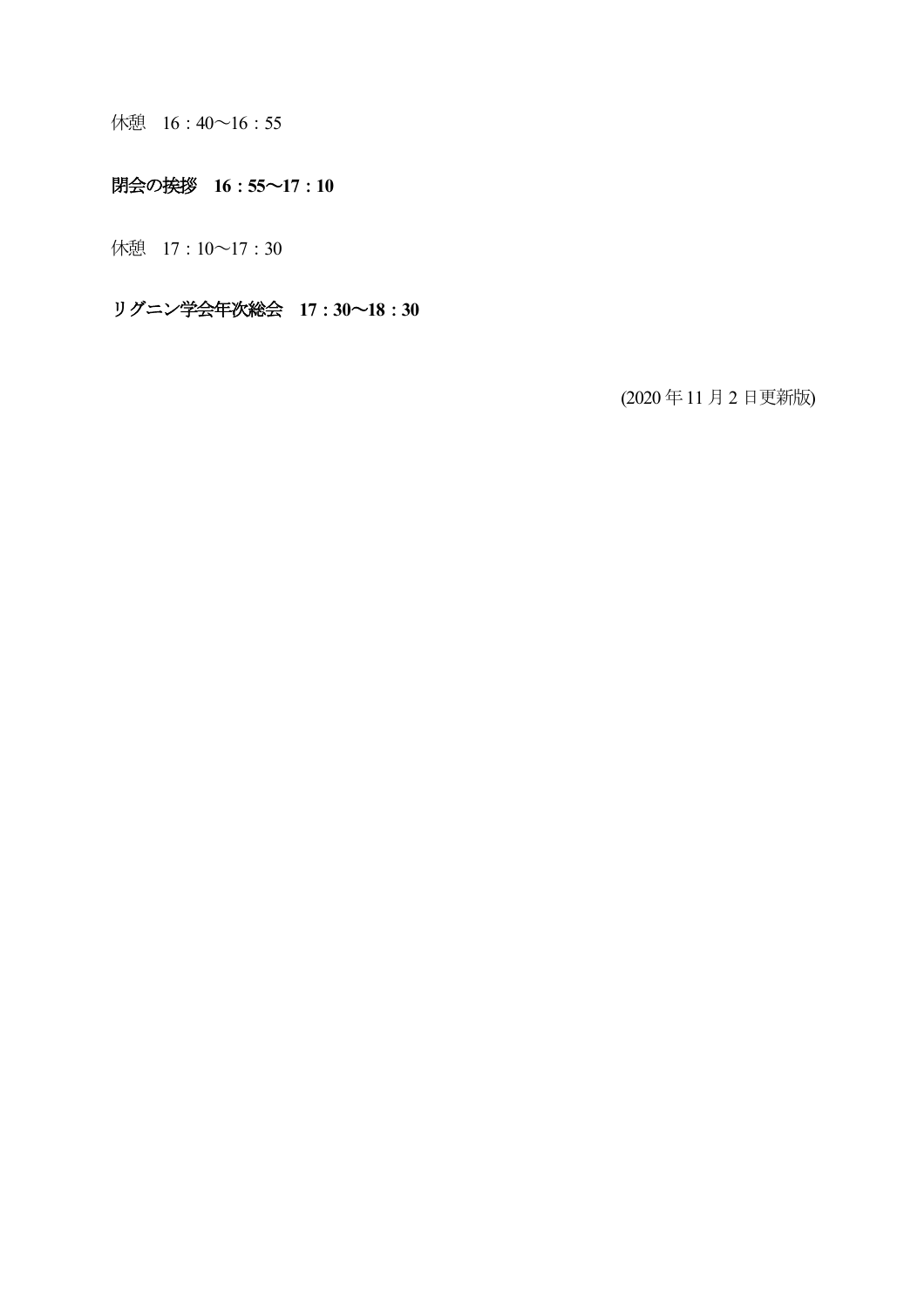## ポスター発表

- P01 木材からのリグニンの抽出とその活用\* (兵庫県立加古川東高等学校)高見佳奈、西田雄貴、松本大洋、森真尋 \*高校生によるポスター発表
- P02 酸性下におけるベンジルカチオン生成の解析を目的としたプロトン活量測定法 (東大院農)◯伊藤宏昭、横山朝哉
- P03 テトラブチルアンモニウムヒドロキシドを用いたスギからのバニリン生産における 条件検討とバニリン回収技術の開発 (京府大院生環)○岡本大輝、細谷隆史、宮藤久士、 (J-オイルミルズ)鈴木基孝 、本池千恵 、境野眞善
- P04 Production of non-cytotoxic antiviral lignin-carbohydrate complex from woody biomass by microwave acidolysis (RISH, Kyoto U.) ○Ruibo Li, (RISH, Kyoto U.; inFront, Kyoto U.) Ryota Ouda, (RISH, Kyoto U.) Chihiro Kimura, Hiroshi Nishimura, (inFront, Kyoto U.) Takashi Fujita, (RISH, Kyoto U.) Takashi Watanabe
- P05 イネのリグニン量はグルタミン合成に依存する (東北大院農)嶋林佳生、〇小島創一
- P06 コニフェルアルデヒドデヒドロゲナーゼ遺伝子を発現する遺伝子組換えポプラの解析 (東農工大院生物システム)〇福田早紀子、(産総研)坂本真吾、 (長岡技大)上村直史(東農工大院)上杉幹子、(長岡技大)政井英司、 (産総研)光田展隆、(東農工大院)梶田真也
- P07 奥尻島におけるシンナミルアルコールデヒドロゲナーゼ遺伝子を欠損したクワの探索 (東農工大院生物システム)〇蜂須賀はな、福田早紀子、岩瀬瑞季、 (奥尻町教育委員会) 稲垣森太、(農研機構) 富山浩和、奥泉久人、小山朗夫、 (東農工大院生物システム)梶田真也
- P08 LCC 分解系酵素 CcAbf62A の導入によるイネの矮化と細胞壁成分組成の変化 (東農工大院連農)〇丸山亮、(東農工大院農)森澤潤、 (東農工大院連農・東農工大院農)川合伸也
- P09 Generation and characterization of genome-edited rice mutants deficient in *CINNAMATE 4- HYDROXYLASE* (RISH, Kyoto U.; LIPI, Indonesia) 〇Supatmi, (RISH, Kyoto U.) Yuki Tobimatsu, Pui Ying Lam, (Fac. Biosci. Bioeng.Tokushima U.) Yuriko Osakabe, Keishi Osakabe, (RISH and RUDGS, Kyoto U.) Toshiaki Umezawa
- P10 カバノアナタケの推定多機能性ペルオキシダーゼの特性 (東農工大院連農・宇都宮大・パランカラヤ大)レトノ・アグネスティシア、 (宇都宮大)小野晶子、中村瑠奈、根津郁実、石栗太、鈴木智大、○横田信三